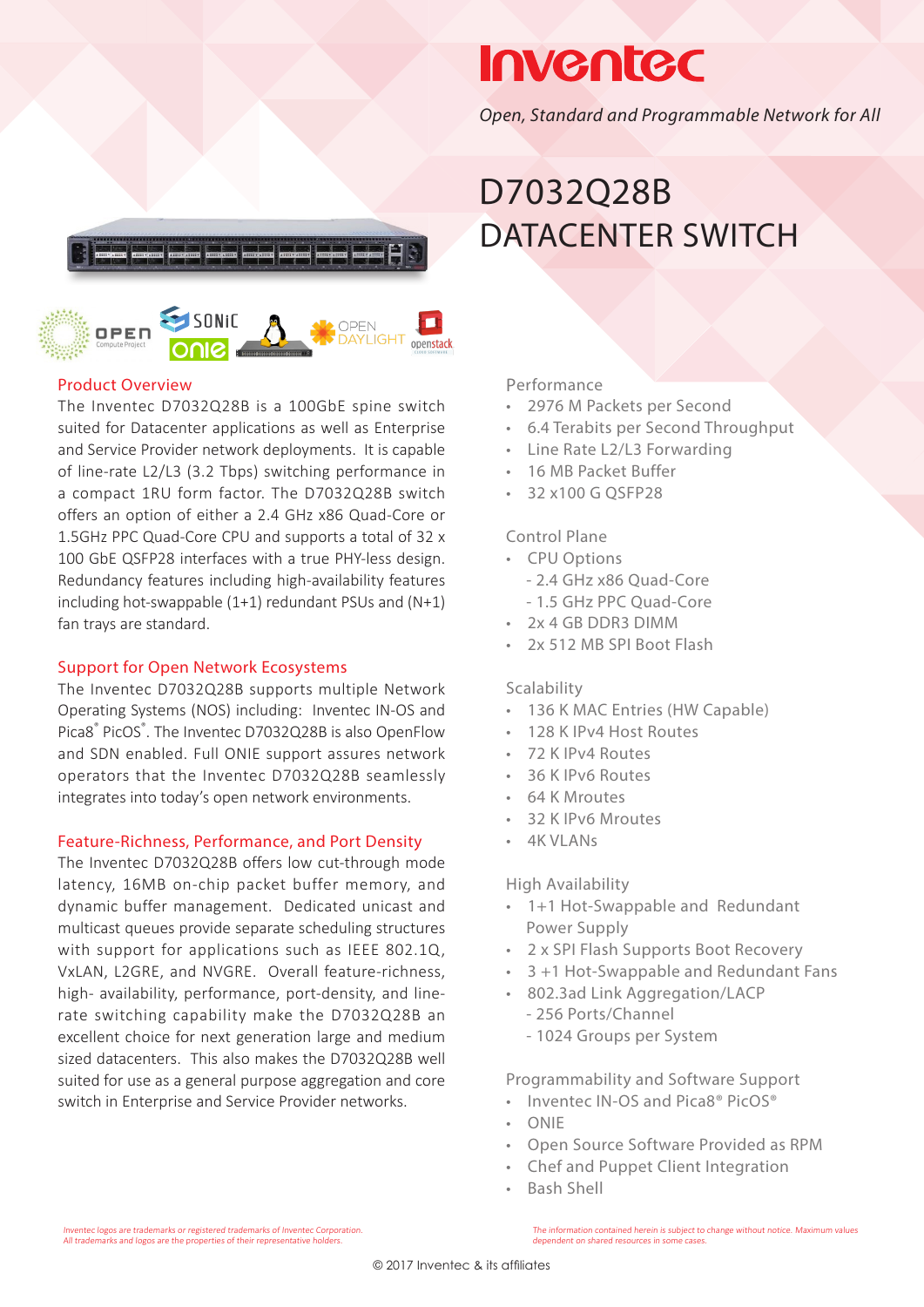

### **Inventec** • at core

#### Flexible Storage

- 8-128 GB SSD for Mass Storage
- 1x USB Port for External Storage

#### Layer 2

- Dynamic ARP
- Jumbo Ethernet Frames (up to 9416 bytes)
- Storm Control
	- Broadcast, Unknown
	- Unicast/Multicast
- STP
	- Rapid Spanning Tree (802.1w)
	- Multiple Spanning Tree (802.1s)
- VLAN
	- IEEE 802.1Q tagged based
	- Q in Q VLAN (802.1ad)
	- Private VLAN
- LLDP (802.1ab)
- Link Aggregation
	- 802.3ad with LACP
	- Virtual Port Channel
- Snooping - IGMP v1/v2/v3, DHCP, DHCPv6, MLDv1/v2

#### QoS

- 802.1p, IP Precedence and DSCP Based Classifications
- Differentiated Services
- Rate limiting
- Strict Priority Queueing
- Traffic Shaping
- Up to 20 Queues per Port
- WRED

#### Network Management and Monitoring

- $\cdot$  CLI
- Telnet/SSH
- TFTP/Xmodem/FTP
- IPv6 Management
- Port Mirroring
- sFlow

#### Layer 3

- Address Resolution Protocol (ARP)
- $\cdot$  IGMP v2/v3
- Internet Control Message Protocol (ICMP v4/v6)
- IPv6 (ICMP, OSPF v3, BGP, MLD)
- Open Shortest Path First (OSPF v2/v3)
- PIM-SM, PIM-SSM, PIM-BIDR, PIM-DM
- Policy Based Routing
- Static route
- Virtual Router Redundancy Protocol (VRRP)
- Border Gateway Protocol (BGP), Multi protocol Extensions for BGP-4 (MP-BGP)
- Equal Cost Multipath (ECMP) (xx-way)

#### Security

- AAA (Accounting and Authorization)
- ACL Logging and Mirroring
- DHCP Snooping
- DOS Protection
- Ingress/Egress L2/L3/L4 ACL
- IP Source Guard
- Management IP Filtering (SNMP/Telnet/SSH)
- Port MAC Locking
- Protected Ports
- Static MAC Filtering
- RADIUS
- TACACS+

#### **Datacenter**

- Priority-based Flow control (802.1Qbb)
- Enhanced Transmission Selection (802.1Qaz)
- Data Center Bridging Protocol (802.1Qaz)
- Quantized Congestion Notification (802.1Qau)
- L2 in L3 Tunneling (VxLAN/L2GRE/NVGRE)
- OpenFlow Switch Specification 1.0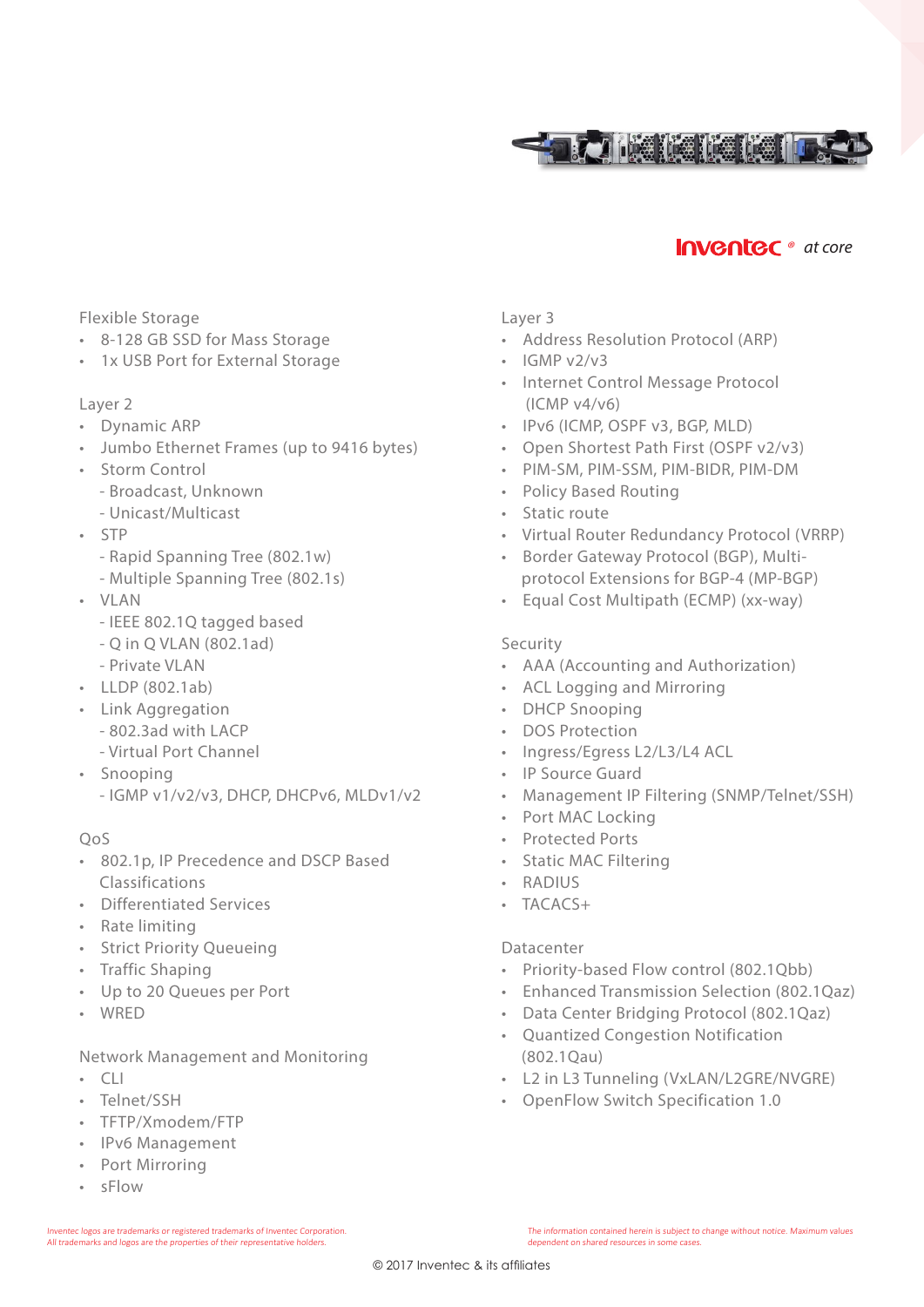## **Inventec**

*Open, Standard and Programmable Network for All*

| Category                 | Description                  | Specification                                                                              |
|--------------------------|------------------------------|--------------------------------------------------------------------------------------------|
| Physical                 | Form Factor                  | 1 RU Fixed                                                                                 |
|                          | Dimensions (D x H x W)       | 439.92 x 43.18 x 431.80 mm (17.32 x 1.70 x 17.00 inch)                                     |
|                          | Weight                       | 9.3 kg (20.50 lbs)                                                                         |
|                          | Interfaces                   | 32x 100 GbE QSFP28                                                                         |
|                          | Power Supplies               | 2 (1+1) Hot-Swappable and Redundant                                                        |
|                          | Power Connector              | IEC320-C13                                                                                 |
|                          | Fans                         | 5 (N+1) Hot-Swappable and Redundant                                                        |
|                          | System Memory                | 8 GB                                                                                       |
|                          | Flash Storage                | 8-128 GB                                                                                   |
|                          | External I/O                 | 1x USB                                                                                     |
|                          | <b>MGMT Port</b>             | 1x GE RJ-45                                                                                |
|                          | Console Port                 | 1x RJ45 (RS-232)                                                                           |
|                          | Reset                        | 1x Reset Button (Front Panel Mounted)                                                      |
|                          | Status LEDs                  | System Health Status/Fan Status                                                            |
|                          | <b>Activity LEDs</b>         | Link Activity/Status                                                                       |
| <b>Optics and Cables</b> | QSFP28                       | Active Optical Cable (AOC)<br>100 GBASE-LR4<br>100 GBASE-SR4<br>100 G PSM4<br>100 GE-CWDM4 |
| Performance and          | Forwarding                   | 2976 Mpps                                                                                  |
| Scalability              | Throughput                   | 6.4 TB per Second Bi-directional                                                           |
|                          | Latency                      | 500 nanosecond (fiber)*                                                                    |
|                          | Layer 2                      | 136 K Mac addresses, 4 K Vlans                                                             |
|                          | Layer 3                      | 128 K IPv4 host routes, 72 K IPv4/36 K IPv6 routes, 64 K IPv4/32 K IPv6<br>Mroutes         |
|                          | Redundancy                   | 256 x 802.3ad groups; 32-way ECMP                                                          |
|                          | <b>Buffer</b>                | 16 MB                                                                                      |
|                          | Memory                       | 8 GB                                                                                       |
| Power                    | Type                         | AC                                                                                         |
|                          | Input Voltage                | 100 Vdc~240 Vdc                                                                            |
|                          | Input Current**              | <b>TBD</b>                                                                                 |
|                          | Input Frequency              | 50/60 Hz                                                                                   |
|                          | Typical/Max Power Draw       | 350 W/410 W                                                                                |
| Cooling                  | Front to Back Airflow        | Yes                                                                                        |
|                          | Back to Front Airflow        | Yes                                                                                        |
| Environmental            | <b>Operating Temperature</b> | $0^{\sim}45$ $^{\circ}$ C                                                                  |
|                          | Storage Temperature          | $-40^{\circ}70^{\circ}$ C                                                                  |
|                          | Relative Humidity            | 20~80 %                                                                                    |
|                          | Altitude                     | 0~3000 m (0~10,000 ft)                                                                     |
| Compliance               | <b>EMI</b>                   | CISPR-22/FCC Part 15<br>IEC61000-3-2/3<br>IEC61000-4-2/3/4/5/6/11                          |
|                          | Safety                       | CB: IEC60950-1 (2nd)<br>CCC: GB 4943.1-2011                                                |
|                          | RoHS                         | RoHS-6                                                                                     |

\* Estimates based on hardware specifications. \*\* Specification pending verification.

Inventec logos are trademarks or registered trademarks of Inventec Corporation. All trademarks and logos are the properties of their representative holders.

The information contained herein is subject to change without notice. Maximum values dependent on shared resources in some cases.